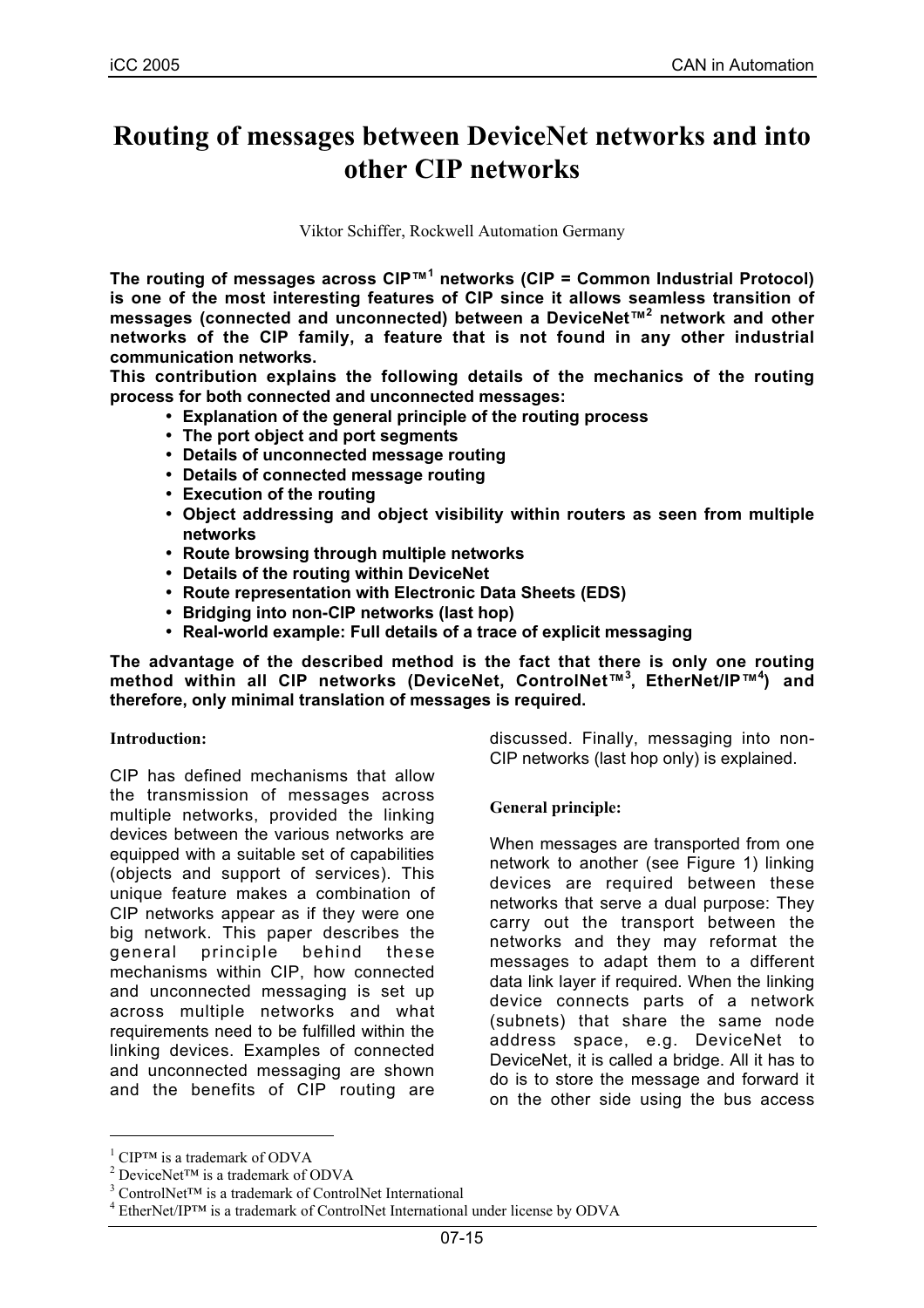mechanism of the other network. The message as such does not need any change at all. However, when the networks are dissimilar or when they do not share the same node address range, the linking device may also have to reformat it so that it fits into the transport and network layers of the other network. The linking device is then called a router.

Bridges are not discussed within the scope of this paper. These devices are "invisible" to all CIP messages and therefore do not and cannot modify any of them. From now on, this paper will talk about routers only.



Figure 1: Routing between Networks

Routers may connect multiple networks as shown in Figure 1. Router #2 has three "ports" that link networks B, C and D. Appropriate inclusion of the correct port information into the message that establishes the message transfer is therefore required.

CIP distinguishes between two messaging principles: Connected and unconnected. When routing connected messages, a "highway" is built from the originating node through all routers to the destination node. This "highway" is then used for all messages across this connection for as long as it exists. Due to the permanent and fixed route, messages across this connection can be routed without any overhead and without any path information within the actual message. However, such connections tie up resources within the routers. On the other hand, when routing unconnected messages, only a temporary "road" is built from the originator to the target. This "road" is erected while the message travels from the originator to the target and it is "dismantled" when the response travels back on the return path.

Since this "road" only exists until the message has completed, no permanent resources are tied up within the routers. However, the "road" has to be built and taken down with every message sent and this is more time consuming and it also means that routing information must be provided with every message.

## **Port Objects and Port Segments:**

A central detail of all routing within CIP is described through the Port Object. Most CIP devices do not have a need for a Port Object, all it would do is describe the one and only port it has and this would result in largely redundant information. However, as soon as other CIP or non-CIP ports are added to the device, the Port Object provides a standardized way of describing the port information:

- The class attributes specify how many ports there are and they provide a list of their principle characteristics.
- Every port of the device is represented by an instance of the Port Object and the instance attributes give a full description of the properties of the port associated with the instance. The most important details for the routing process are the port type (DeviceNet, ControlNet, EtherNet/IP or other) and the port number.

Navigation through the ports of a device is done with the help of Port Segments. The segment encoding method described in Appendix C of the CIP Specification [1] is a comprehensive addressing method that allows many different types of addresses one of them being the Port Segment described here. A Port Segment is recognized by the three most significant bits of the first segment byte being set to "0". What a Port Segment essentially does is to describe a "door" (the port) through which to "leave" a device and then where to go next. Therefore all port segments contain a port identifier and a link address, see Figure 2.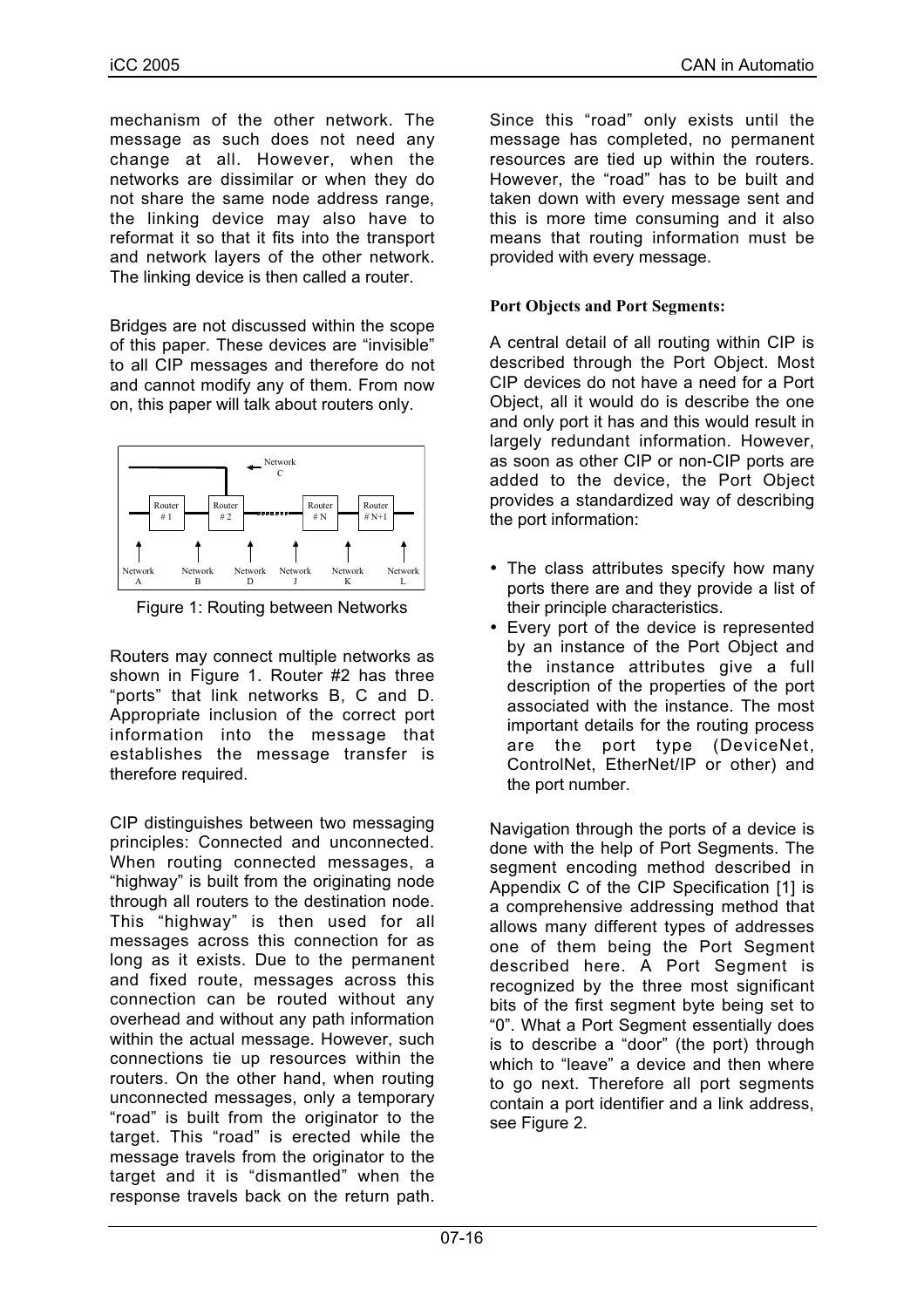

Figure 2: Port Segment Structure

In most cases on DeviceNet and ControlNet, the complete Port Segment will comprise only two bytes with the first byte indicating the port number and the second byte indicating the link address on the network, e.g. [02] [06] means: Go to port #2 and on the network associated with that port go to the device with the node number "6". The Extended Port Identifier is only used when more than 14 ports are available on a device. EtherNet/IP addresses need an extended link address description and this is done by setting the Extended Link Address Size bit, specifying the number of bytes for the link address and specifying the link address through its ASCII representation. Going to the EtherNet/IP port #3 and then

to the device with the IP address 10.71.1.1 would therefore expressed as

|                | [13] Port segment, extended         |
|----------------|-------------------------------------|
|                | link address size, port #3          |
|                |                                     |
| [31] [30] [2E] |                                     |
| [37] [31] [2E] |                                     |
|                | [31] [2E] [31] IP address 10.71.1.1 |
|                |                                     |

If multiple hops are to be described by port segments, the individual segments are simply concatenated. Therefore,

"[13] [09] [31] [30] [2E] [37] [31] [2E] [31] [2E] [31] [00] [02] [06] [05] [20]"

means:

"Go to port #3, then to node number (IP address) 10.71.1.1; within that device, go to port #2, then to node number 6, within

that device, go to port #5, and finally go to node number 32.

# **Messaging details, connected:**

Connections across multiple routers are established in pretty much the same way as it is common between two devices on EtherNet/IP and ControlNet; a Forward\_Open request (Service Code 0x54) is sent from the originator node to the target node. The only difference is that the Connection Path information now contains routing information through one or several routers. For full information on the Forward\_Open service, see chapter 3- 5.5.2 of the CIP Specification [1]. Only the last field of the Forward\_Open request has to be extended, all others stay as before. However, it may be necessary to adjust the timing information defined in the first two bytes of the message to accommodate the additional delay of passing through multiple routers and networks.

Figure 3 shows typical data found within the Connection\_Path field of a direct Forward\_Open message in ControlNet or EtherNet/IP. There is nothing but the connection data for the target node, i.e. segments to describe the location of the configuration assembly and connection points for the I/O data.



Figure 3: Typical Path Information for a Direct Connection

When a connection is to be established into another network, routing information must be included within the Connection\_Path. Therefore, Figure 4 shows the same Connection Path, but with the inclusion of a Port Segment as described in Figure 2 above. This example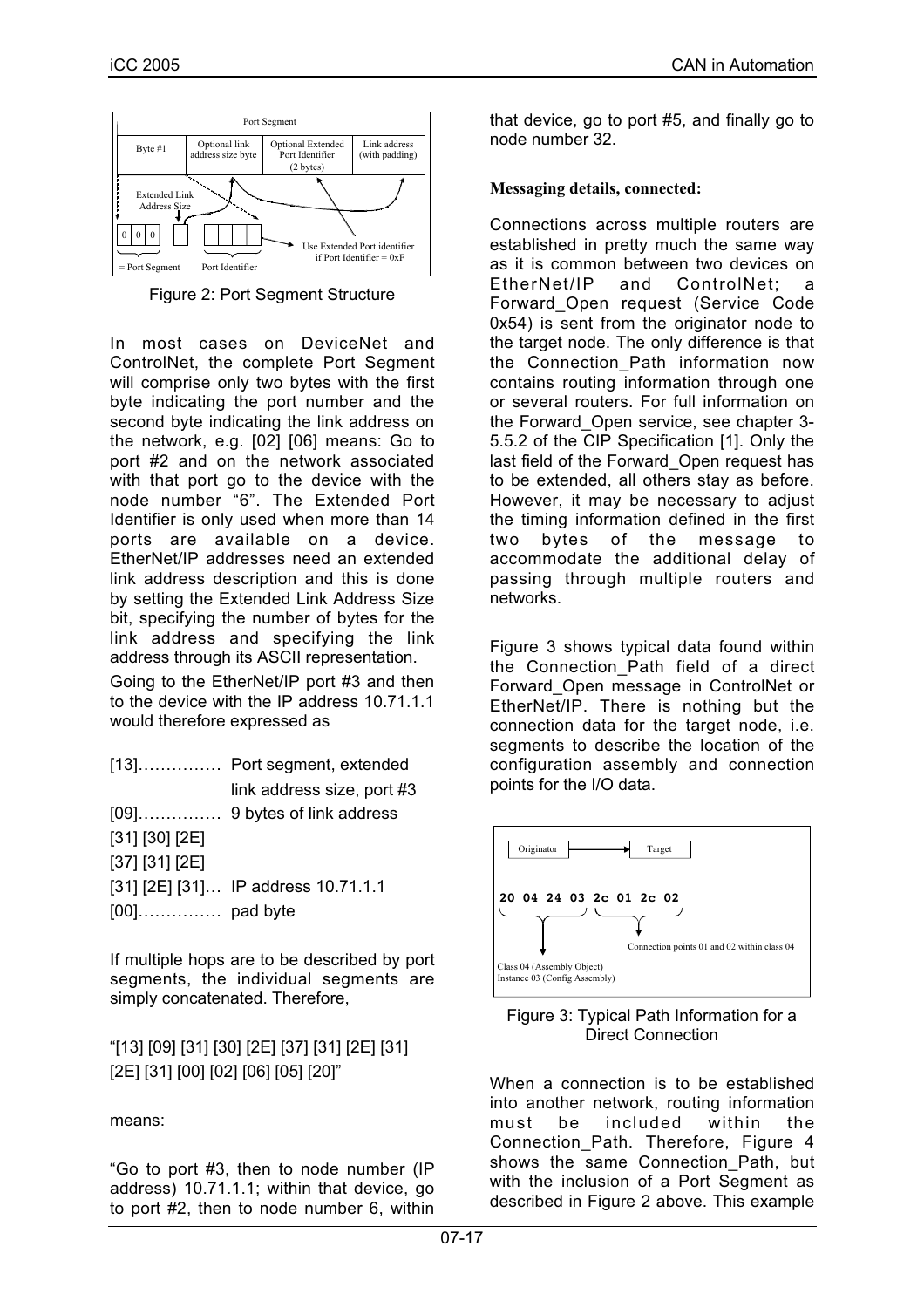shows a Port Segment for a link with single byte addresses, e.g. DeviceNet or ControlNet.





When a connection is to be opened across multiple hops, a concatenation of multiple Port Segments must be used, the first Port Segment indicating the first hop. When a Forward\_Open request then propagates along the projected path, each router strips off the "consumed" Port Segment until the target network is reached. The number of hops is theoretically unlimited, but in reality it is limited by the amount of data that can be carried in a single Forward\_Open request.

A connection established with this method can be used for either Explicit Messaging or I/O Messaging in the same way as it is done within a single network. All connections created with the Forward\_Open request exist until they are taken down again with a Forward\_Close request (Service Code 0x4E) or are deleted due to other mechanisms, e.g. timeouts. The Vendor ID, Connection Serial Number and Originator Serial Number must match the information used in the Forward\_Open request.

## **Messaging details, unconnected:**

Unconnected messaging (for Explicit Messages only) across routers makes use of a somewhat different concept: The transport mechanism is separated from the execution of the actual Explicit Message. This is similar to sending a request in a letter through registered mail. The mail service sends the object (unopened!) across the system, from one

postal office to the next until the destination town has been reached where the letter is delivered to the addressee. The addressee (equivalent to the target network) opens the letter and does whatever the content tells him to do. The mailman records the (successful or unsuccessful) delivery and returns a delivery (or non-delivery) receipt plus any other response to the sender.

The service used for this mechanism within CIP is the Unconnected Send request (Service Code 0x52). An Unconnected\_Send request therefore acts like an envelope for the Explicit Message to be delivered and, apart from size indicators and possible padding, contains nothing but timing information and Route\_Path information on the "outside" of the envelope. Timing information on the "envelope" is required since every router needs some time to process the request so that the timing for the next hop needs to be adjusted. This process is identical to the timing information processing that is done with Forward\_Open messages. The complete structure of an Unconnected\_Send request can be found in chapter 3-5.5.4 of the CIP Specification [1].

In contrast to the Forward\_Open request, the Route Path field of an Unconnected\_Send request only contains one or several Port Segments and no further addressing segments. As with Forward\_Open requests, the number of hops is theoretically unlimited, but in reality it is the overall message length including path segments and request data that will allow a limited number of hops only.

## **Execution of the routing, connected:**

Every Forward\_Open request is directed towards an instance (typically #1) of the Connection Manager Object. This object – as its name indicates – is responsible for the connection management. If the object does not find a Port Segment, it executes the Forward\_Open service in the local device as requested. If it finds one or several port segments, however, then the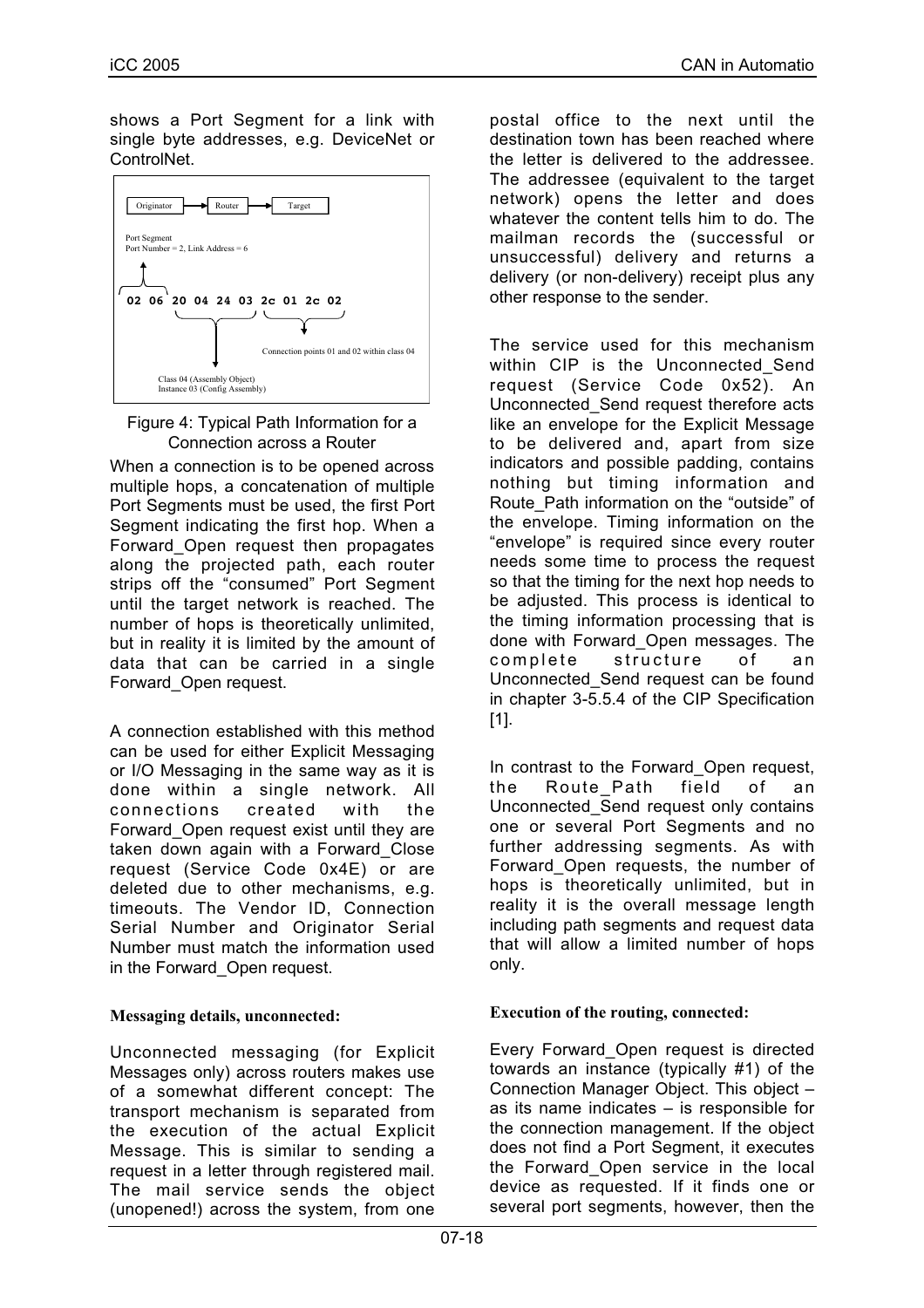object deletes the first Port Segment and forwards the Forward\_Open message to the port/device combination indicated in this segment. Everything else in the<br>Forward Open request remains Forward Open request unchanged except for the Originator-to-Target Connection ID which may have to be adapted to the characteristics of the network connected to the forwarding port. If an error occurs along the path of the Forward\_Open request, an unsuccessful Forward\_Open response is returned to the originator. When the complete connection establishment process is successful, a successful Forward\_Open response is returned and the connection is then ready to be used. During this process, Originator-to-Target and Target-to-Originator Connection IDs have been created and all routers along the routing path remember these Connection IDs. All the routers then have to do is listening to messages with the established Connection IDs, forward them to the appropriate port and produce them on the other network with the Connection ID assigned for that network. Thus all messages can be transmitted in a most economical fashion.

## **Execution of the routing, unconnected:**

Every Unconnected\_Send request is directed towards an instance (typically #1) of the Connection Manager Object. This object – as its name indicates – is responsible for the connection management. If the receiving Connection Manager Object finds only one port segment in the request, it transmits the Unconnected\_Send request to the port specified in the port segment and there the embedded Explicit Message is executed with the node indicated in the Port Segment and a response is returned. If it encounters a network that does not support unconnected messaging, e.g. a DeviceNet network, the router creates an Explicit Messaging Connection before executing the embedded Explicit Message. However, if the receiving Connection Manager Object finds two or more Port Segments, then the object deletes the first Port Segment, forwards the Unconnected\_Send message to the port/device combination indicated in this segment and remembers the path details

for the return message. It also processes and updates the timing parameters. If an error occurs along the path of the Unconnected\_Send request, an unsuccessful Unconnected Send response is returned to the originator. Once the forwarding process is complete and a return message has been generated, the router can release all resources associated with the routed message. It is important to note in this context that the transport mechanism may have been successful in forwarding the message and returning the response, but the response could still contain an indication that the desired service could not be performed successfully in the target device.

# **Object addressing within routers:**

Routers have two or more network interfaces (ports) represented by individual instances of the Port Object (the port numbers do not necessarily align with the instance numbers). All objects that are associated with a network port exist at least once per port. This is so because, from the network point of view, every port is independent and does not have any immediate relationship to the other port(s).



Figure 5: Object Address Space within a CIP Router (DeviceNet to DeviceNet)

As shown in Figure 5, all network related objects are directly visible only on the associated port while the other objects are visible from any port. Any network related objects associated with the other port(s) must therefore be addressed using the Unconnected\_Send mechanism with an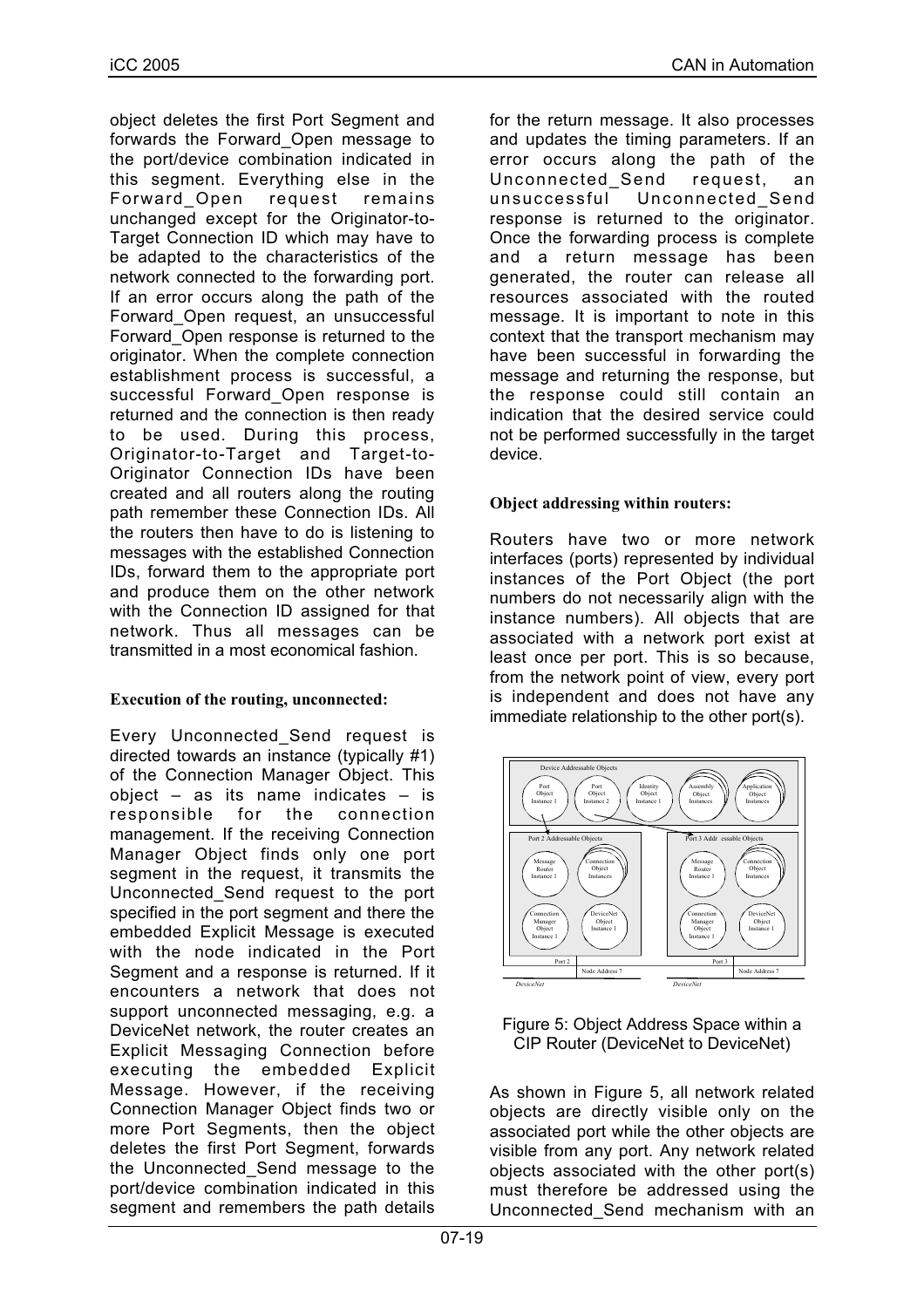appropriate path in place. In order to access instance 1 of the DeviceNet Object in object space of port 3, the Unconnected\_Send service of the Connection Manager Object for port 2 needs to be used. The Route\_Path parameter within the Unconnected\_Send service would contain 03 07 indicating that the request should be routed to port #3 within the device, node #7 on that network. The router must detect that it is node #7 on the network with which port #3 is connected, process the request accordingly, and send a response.

## **Route browsing:**

All routers contain enough information within their Port Objects to allow a tool to find its way through the router into another network. This is so because the class attribute 9 contains a data array of the most important properties of all ports instantiated in the device. Every one of these ports is described in full detail within an instance of the Port Object associated with the port it describes. Using this information, a browser tool can then interrogate the devices on the other network(s) for further information, e.g. to find further CIP routers. Once the tool has identified a particular device on a network that can be reached through the router, it can then use the path information determined through this browsing process and insert it into the Unconnected\_Send messages that are required to work with the devices of the target network(s).



Figure 6: Network Browsing with RSLinx

Figure 6 illustrates the browsing process and how this is displayed through a graphical user interface. The navigation is similar to the Windows Explorer. In this example, the browse tool (RSLinx, Rockwell Automation) first has browsed an EtherNet/IP network and found – among other devices – a Rockwell Automation 1756-ENBT module at IP address 192.168.0.100. Within this device, there is a second port (port #1, "Backplane"), the backplane port of this device. Within the backplane, RSLinx has found a set of devices for possible further browsing, including 1756-DNBs (for DeviceNet) and 1756-CNBRs (for ControlNet). The device through which the tool entered the chassis is also shown (slot  $#9$ ), but without the "+" sign indicating that there is nothing else to browse. After clicking on the "+" sign of the 1756-CNBR in slot #7, port "A" opens up and indicates the presence of a ControlNet network. After browsing this network, another routing device (node #17, 1788- CN2DN) is found that supports a DeviceNet network on the other side. After browsing this DeviceNet network, the possible target nodes (1734-xx) on this network are identified. The path to these 1734-xx nodes now contains a port segment for the backplane (to node #7), another segment into the ControlNet network (to node #17), then one into the DeviceNet network (to node #18) and finally one to the target device (to node numbers 1 through 4).

## **Routers and device types:**

Being a router does not imply being a device with a particular device type although most of them would likely use the Communications Adapter device profile, in other words, saying you are a CIP router really means you support the CIP routing function. Router devices only have one identity, independent of the port they are accessed through.

## **Adaptations for DeviceNet:**

DeviceNet nodes typically do not contain the Connection Manager Object, but since CIP routing requires this object, all routers on DeviceNet must have the Connection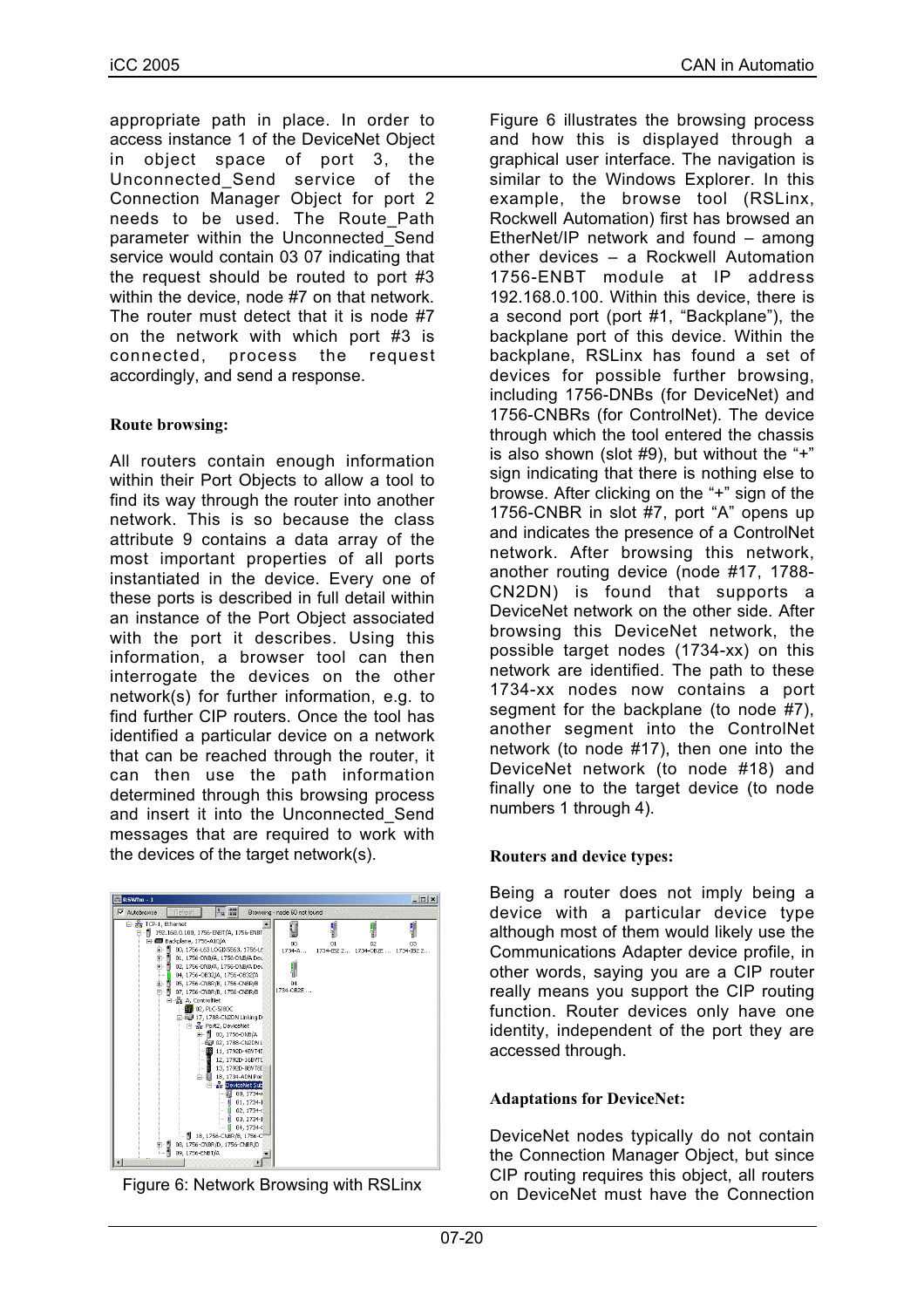Manager Object. Due to the somewhat modified Explicit Messaging structure on DeviceNet (abbreviated object addressing) some translation has to take place inside the router. However, the most important adaptation required is the prepending of a Transaction ID field to allow distinction between multiple outstanding Explicit Messages; normal DeviceNet Explicit Messages allow distinction between only two outstanding Explicit Messages. This additional Transaction ID field occupies the first two bytes of the service specific data of the Forward\_Open and Unconnected\_Send message. By the way, both messages are sent across DeviceNet Explicit Messaging Connections even though "Unconnected\_Send" seems to indicate an unconnected message. Due to the length of these two message types, both messages are sent as fragmented messages although the examples in this paper and in the CIP Specification always show them as one entity for clarity reasons.

Another detail on DeviceNet is also worth mentioning: Most DeviceNet devices do not support peer-to-peer I/O Messaging and DeviceNet in general does not support Unconnected Explicit Messaging. Therefore, to accommodate I/O Message routing, a CIP-to-DeviceNet router will first try to use peer-to-peer I/O Messaging, but if that is not successful, I/O Messaging through the Master/Slave Connection Set will be tried. In a similar way, a router will create an Explicit Messaging Connection using the UCCM\_Open service or the Master/Slave Connection set or reuse an existing connection for any Unconnected\_Send requests to be transmitted across DeviceNet.

A full description of all adaptations necessary for DeviceNet can be found in the DeviceNet Specification [2].

## **Routing representation in EDSs:**

Figure 7 shows the [Port] section of a typical router EDS. Routers that have more ports need as many PortN entries as there are ports in the device. This example is taken from the Rockwell

Automation 1788-CN2DN device shown in Figure 6 above. The port name (Port2) and the port type (DeviceNet) are direct equivalents to what can be found in attributes #4 and #1 of the Port Object instances. The "N" of the PortN entry corresponds to the instance number of the Port Object. In the case of the 1788- CN2DN, the Port Object has the instances #1 and #2.

| [Port]    |                       |                                         |  |
|-----------|-----------------------|-----------------------------------------|--|
| $Port1 =$ | ControlNet Redundant, | \$ Port type                            |  |
|           | "Portl",              | \$ Port name                            |  |
|           | "20 F0 24 $01$ ".     | \$ Path to Port object, The CNet object |  |
|           | 3;                    | \$ Internal Port Number                 |  |
| $Port2 =$ | DeviceNet.            | \$ Port type                            |  |
|           | "Port2".              | S Port name                             |  |
|           | "20 03 24 01",        | \$ Path to Port object, The DNet object |  |
|           | 2:                    | \$ Internal Port Number                 |  |



#### **Non-CIP network on the last hop:**

When the last hop goes into a non-CIP network, routing of I/O and Explicit Messages is still possible, but whether these functions can be supported or not is largely dependant on the characteristics of the target network. The following details have to be considered:

- The linking device between the two networks should be capable of performing the routing of all messaging requests coming from the CIP side. These messages are forwarded to the individual devices on the target networks. Using this concept, the request for a certain piece of data within a target device will be answered by this device, not by a proxy object within the router that may contain old data or that still needs to forward the data to the target device.
- With a suitable router, devices on the non-CIP target network will look and behave pretty much like CIP devices, but they may not support the minimum CIP object model due to different data structures in the non-CIP target devices.
- Whether such a router can also route requests from the non-CIP network into the CIP world will largely depend on what services and capabilities exist in the target network; they may not be as universal and powerful as those within CIP.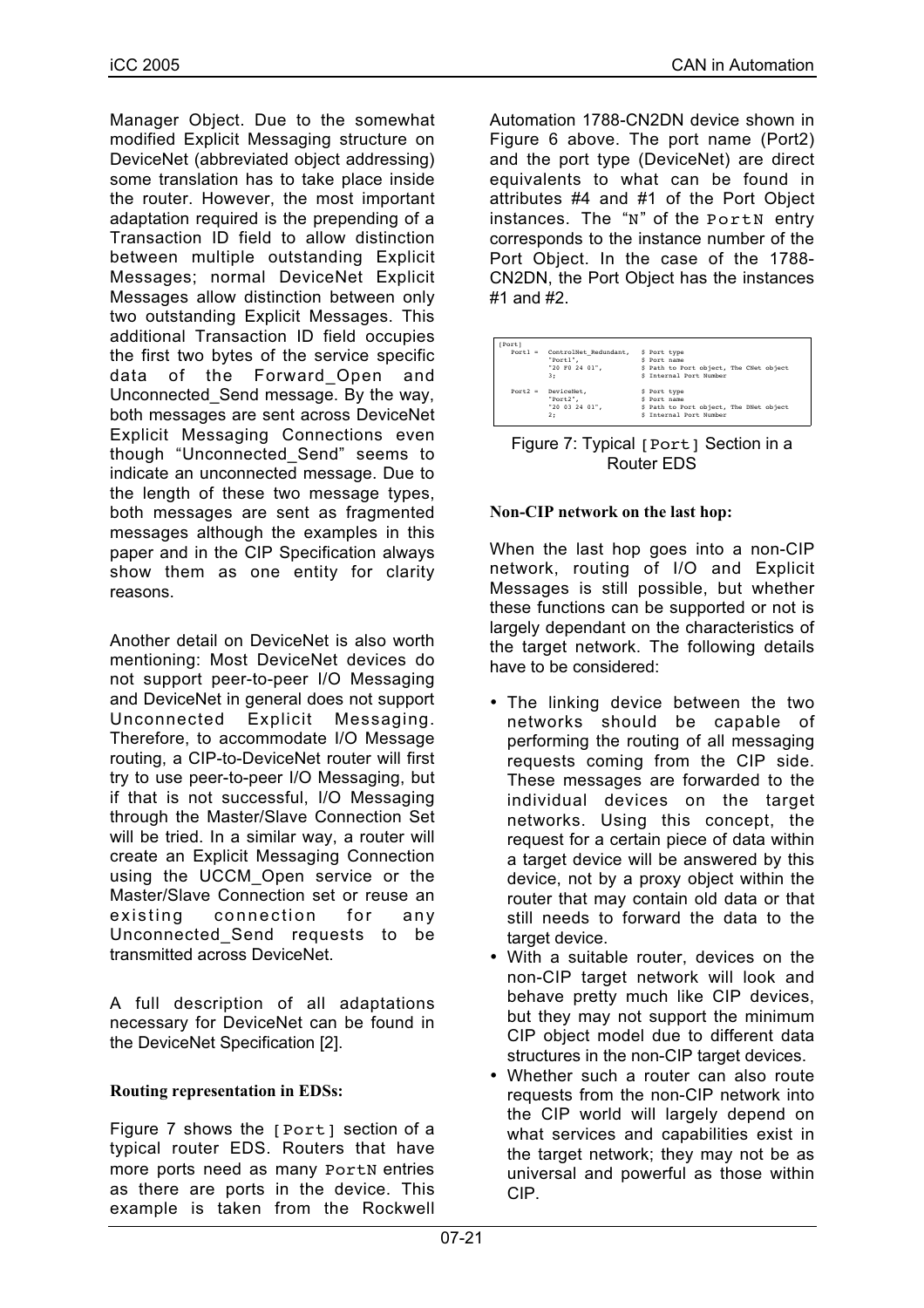- While node addressing mechanisms within CIP are flexible enough to even accommodate addresses as complex as an IP address, object addressing (or whatever equivalent the target network uses) may have to be translated in the router. The popular method of using an index (16 bit) + subindex (8 bit) addressing (e.g. on CANopen and Interbus-S) is not a problem, this can easily be represented as a vendor specific object that is addressed in a target device and the router performs the translation into the native target network addressing scheme.
- CIP Service Codes can be reused as long as the target network has services that are a 100% equivalent of a CIP service. Other services of the target network have to be represented by vendor-specific service codes that the router translates into the native target network services.
- To what extent both I/O and Explicit Message routing can be accomplished, depends on the message type structure of the target network. In many cases, a proper routing will only be possible for configuration data and diagnostic parameters through Explicit Messaging.

A typical example of how non-CIP message routing can be accomplished is the work that is currently being done in the JSIG (Joint Special Interest Group) "Distributed Motion" of the ODVA that is working on defining an open CIP-to-SERCOS routing functionality. Once their work is finished, this can be used as a "template" for other non-CIP networks.

# **Advantages of the CIP routing principles:**

The advantage of the described method is that no router needs to know anything about the messages to be routed ahead of time. Any configuration that is required comes either with the Forward\_Open or the Unconnected Send requests. Therefore, no router must be configured ahead of time and as a consequence, no configuration is required at any time, not even when a defective router must be replaced. This is why it is called seamless routing. The message originator only has to know the system network topology to specify the proper hops. From a user's point of view, this is very simple to do since he can determine the desired paths through route browsing without the need to manually enter the path.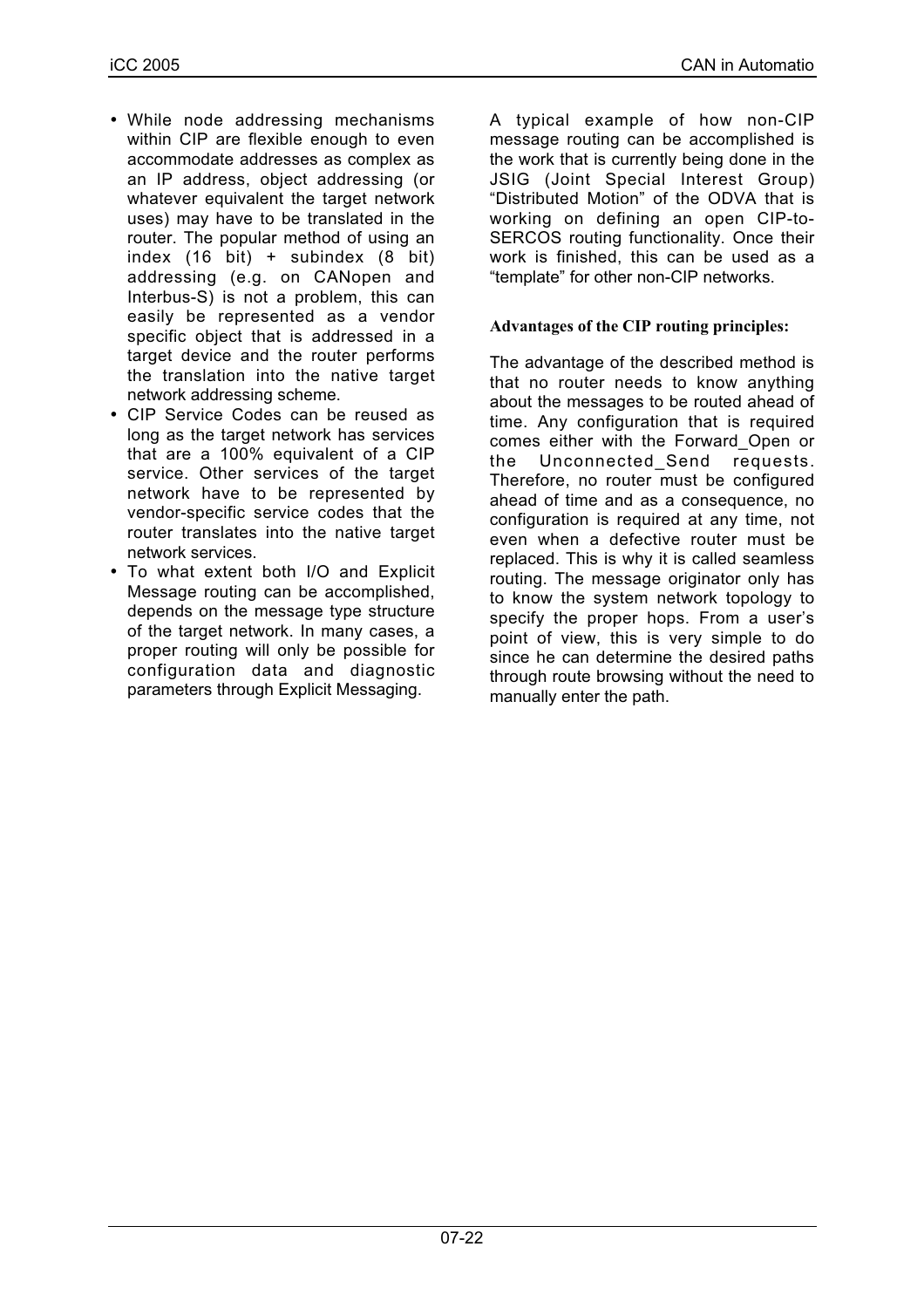## **APPENDIX: Real world example: Explicit messaging from EtherNet/IP to a DeviceNet node**

The following example shows the messages that are exchanged between an EtherNet/IP messaging client (RSNetworx for DeviceNet) and a DeviceNet target device reached through an EtherNet/IP-to-EtherNet/IP router, an EtherNet/IP-to-DeviceNet router and a DeviceNet-to-DeviceNet router. The EtherNet/IP-to-DeviceNet router is made up of two devices connected via a backplane; therefore, another Port Segment is required. The following addresses are used:

| EtherNet/IP                                          | 10.71.130.        |
|------------------------------------------------------|-------------------|
| messaging client                                     | 117               |
| EtherNet/IP-to-Backplane<br>router, EtherNet/IP side | 192.168.0.<br>100 |
| EtherNet/IP-to-Backplane<br>router, Backplane side:  | 9                 |
| Backplane-to-DeviceNet<br>router, Backplane side:    | 1                 |
| Backplane-to-DeviceNet<br>router, DeviceNet side:    | n                 |
| DeviceNet-to-DeviceNet<br>router, primary side:      | 5                 |
| DeviceNet-to-DeviceNet<br>router, secondary side:    | n                 |
| DeviceNet target device:                             | 1                 |
|                                                      |                   |

The example shows only the relevant messages that are exchanged, any messages required to create connections are dropped for clarity. Processing of the timeout information within the Unconnected\_Send message is not discussed in this context.

The Unconnected\_Send message of the EtherNet/IP messaging client is sent as SendRRData request (command code 0x006F) across a previously established EtherNet/IP session. The details of this EtherNet frame are explained in Figure A 1. Full details of the EtherNet/IP message encoding can be found in the EtherNet/IP Specification [3].

|                |                |                          | 00 A0 24 CC 8C D1<br>0 <sub>0</sub><br>08 |                                    |
|----------------|----------------|--------------------------|-------------------------------------------|------------------------------------|
| 74             |                | $04$ 3D D1 08            | 0 <sub>0</sub><br>45<br>0 <sub>0</sub>    |                                    |
| 00             |                | 7A OE CD 40              | 00<br>80<br>06                            |                                    |
| D <sub>2</sub> | 84             | 0A 47                    | 75<br>82<br>0A 47                         | Ethernet, IP, TCP headers          |
| 82             |                | 29 04 16 AF              | 12 D <sub>2</sub> B <sub>5</sub>          |                                    |
| 00             | F9             | 00 43                    | 36<br>2F 50 18                            |                                    |
| FE             |                | BB 20 4F 00              | 0 <sub>0</sub>                            |                                    |
| 6 F            |                | 00 3A 00                 | 16 00<br>0 <sub>0</sub><br>0 <sub>0</sub> |                                    |
| 0 <sub>0</sub> |                |                          | 00 00 00 7A 0A 00 00                      | <b>Encapsulation</b> header        |
|                |                |                          | 28 4B 38 01 00 00 00 00                   |                                    |
|                | A0 B1          |                          | F2 00 0A 00                               | Interface handle, timeout          |
| 02             | 0 <sub>0</sub> | $\overline{\phantom{a}}$ |                                           | item count $(2)$                   |
| 0 <sub>0</sub> |                | 00 00 00                 |                                           | Null item                          |
| B2             |                | 002A00                   |                                           | Unconnected data item, length: 42  |
|                | 52 02          |                          |                                           | Unconnected Send service           |
|                |                |                          |                                           | Request Path size: 2 words         |
|                |                | 20 06 24 01              |                                           | Request path: Connection Manager,  |
|                |                |                          |                                           | Instance 1                         |
|                |                | 06 9A 08 00              |                                           | Time tick, timeout ticks,          |
|                |                |                          |                                           | request size (8 bytes)             |
| 0E.            | 0.3            |                          |                                           | Get Attribute_Single, 3 words path |
| 20             |                | 01 24 01 30 06           |                                           | ID Object, Serial Number           |
|                | 0B 00          |                          |                                           | 11 words path, reserved byte       |
| 10             | 0E             | 31 39                    | 32 2E<br>31 36                            |                                    |
| 38             |                | 2E<br>2E 30              | 31 30<br>30(00                            | 1st Port Segment, port 0, node 4   |
|                |                |                          | pad byte                                  | address 192.168.0.100              |
|                | 0101           |                          |                                           | 2nd Port Segment, port 1, node 1   |
| 02             | 0.5            |                          |                                           | 3rd Port Segment, port 2, node 5   |
| 0.3            | 0 <sub>1</sub> |                          |                                           | 4th Port Segment, port 3, node 4   |
|                |                |                          |                                           |                                    |

#### Figure A 1: Unconnected\_Send Request across EtherNet/IP

The message shown in Figure A 1 is what is sent by the requesting application. It first passes through the EtherNet/IP-to-EtherNet/IP router (the next EtherNet/IP node is on a different network) before it is delivered to the EtherNet/IP-to-DeviceNet router. This routing process only removes the first Port Segment and updates the timing information.

This message is then translated by the EtherNet/IP-to-DeviceNet router as follows:

- Since the EtherNet/IP-to-DeviceNet router consists of two routers (EtherNet/IP-to-backplane and backplane-to-DeviceNet), it "consumes" the next two Port Segments.
- The message is also translated into the DeviceNet format.

The resulting message on DeviceNet is shown in Figure A 2; the message header, the fragmentation and fragmentation acknowledgements are omitted for clarity.